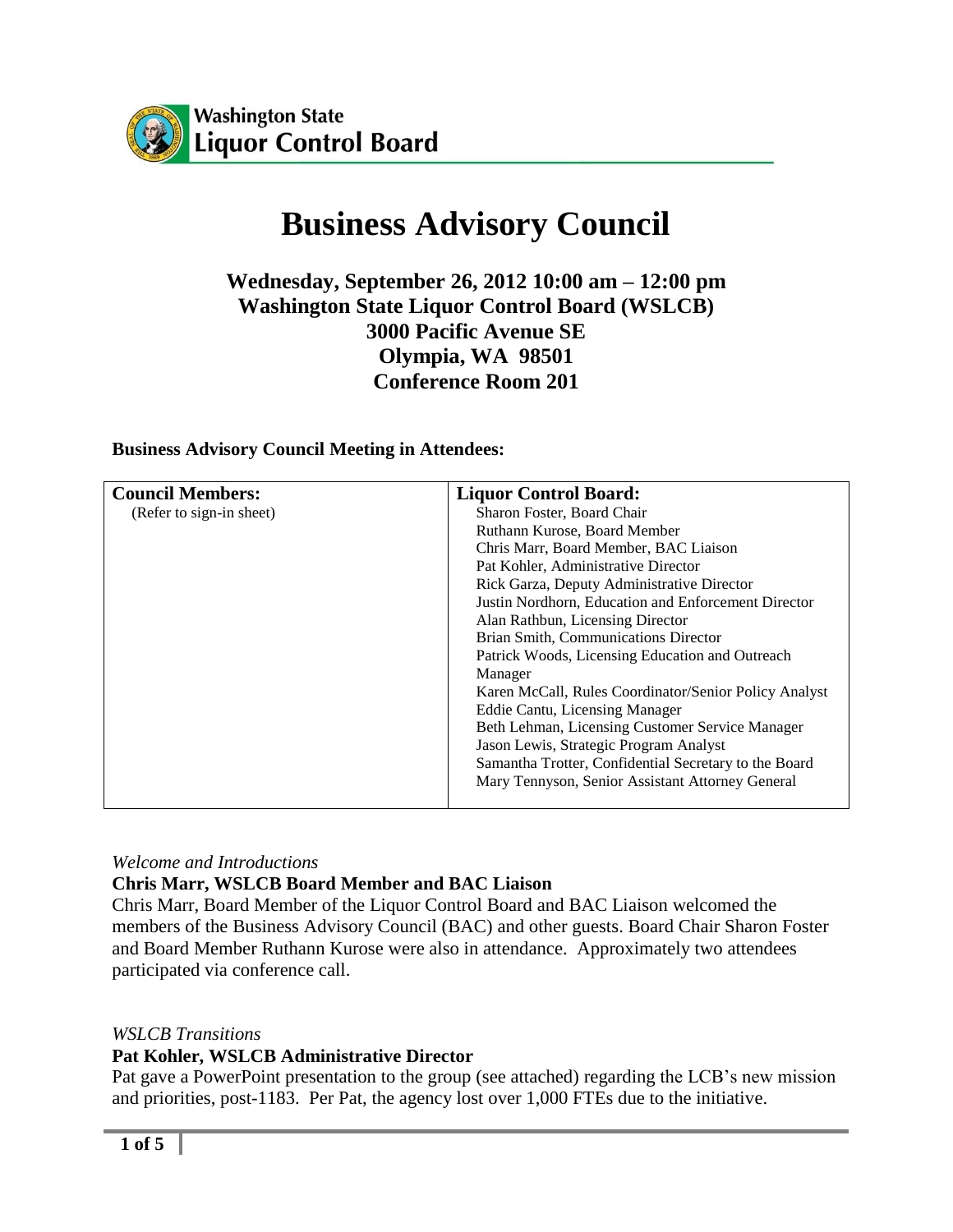Approximately 243 FTEs remain in the new organizational structure. In response to the rapidly changing liquor business in Washington, the LCB is seeking statute changes to make the agency more flexible and responsive to various stakeholder business models. In support of this goal, several LCB employees are undergoing Lean Six Sigma training through UW-Tacoma/Key Bank Development. Ultimately, the aim of Lean Six Sigma is to provide the customer with what they need, at a faster rate and with higher quality. An education unit has been created in the Licensing division, under the direction of Patrick Woods. Upcoming BAC meetings will feature more detail on Patrick's group, and other developments within Licensing. Pat noted that Initiative 1183 did not direct more funding to be provided to the Enforcement division, to account for the increase in licensees. Currently there are 290 licensees for every one Enforcement officer. To accommodate the additional output, the agency has formulated a decision package specific to the Enforcement division. More detail on the decision package is provided below.

## *Policy Legislation, Budget Request*

#### **Rick Garza, WSLCB Deputy Administrative Director Justin Nordhorn, Chief of WSLCB Education and Enforcement**

Rick provided an overview to attendees of the 2013 Agency Request Legislation (see handout attached), which consists of two items. First, a new section in RCW 66.28 aims at providing exceptions to tied-house. Per Rick, every year stakeholders go to the Legislature to request exceptions to tied-house laws, frequently regarding money or money's worth issues. The new section would give the Board authority to approve exceptions to tied-house under certain conditions. These include: similar exceptions already granted, exception will not impact public safety, and exception will not increase youth access to alcohol. The second request legislation item revises the snack bar liquor license allowed via RCW 66.24.350. The revision would enable snack bar liquor licensees to sell wine for on-premise consumption, where currently they are only able to offer beer by the can or bottle.

Chief of Education and Enforcement Justin Nordhorn briefed the group on the decision package aimed at addressing shortfalls within the division, post-1183. As noted previously, no earmarked funds or staffing increase were included in 1183, to assist with the increase in licensees June 1, 2012, and beyond. Justin explained that the Education and Enforcement division was down approximately 15% in officer staffing, with an increase in retail licensees of 23%. Per Justin, the division is unable to act as proactively as they'd like, given the lack of resources, and is instead operating more responsively. The decision package spans a three biennium period, with 3.2 million requested for the 2013-2015 biennium.

## *Litigation Update*

#### **Mary Tennyson, Senior Assistant Attorney General Rick Garza, WSLCB Deputy Administrative Director**

Senior Assistant Attorney General Mary Tennyson outlined the lawsuits filed against the LCB based on some of the rules adopted during implementation of I-1183. Washington Restaurant Association (WRA), Northwest Grocery Association (NWGA), and Costco are petitioners in a case challenging some of the rules adopted in June and August. At this point, the two cases (same petitioners in both) have been consolidated, Washington Beer and Wine Distributors have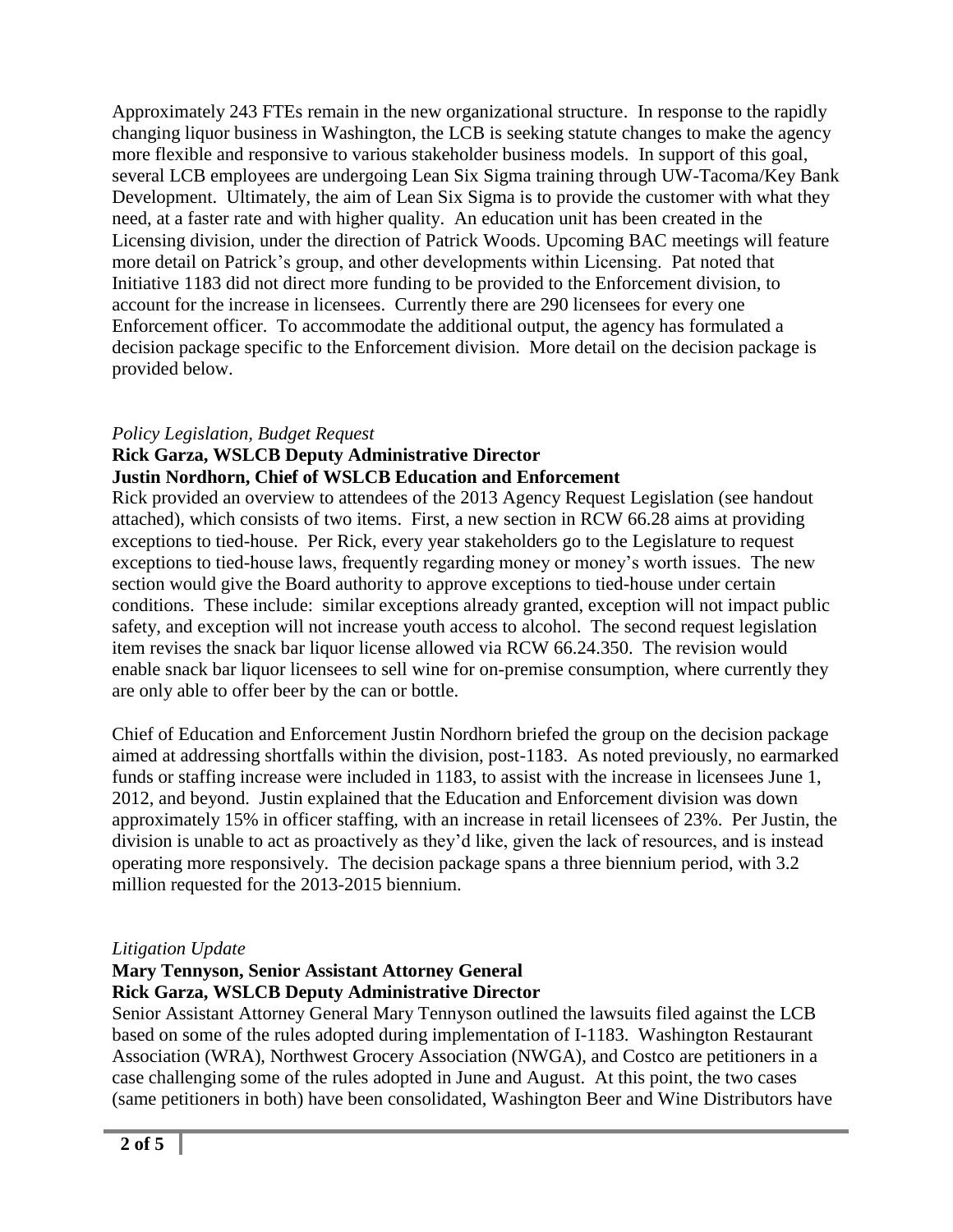intervened, and discovery is ongoing. Per Mary, briefing begins in November of this year, and a hearing is scheduled on February 1, 2013. The main challenges include: procedural challenges to all the rules, challenge to adopting the 24 liter per day limit on retail to retail sales for both wine and spirits, the way the spirits COA was defined, authority of spirits importers, the rule requiring spirits distributors and wine distributors to sell and deliver from their licensed location, and challenges to who is eligible to obtain the retailer reseller endorsements to sell spirits and wine to retailers.

Mary noted that there are also a couple of lawsuits filed by landlords, challenging the termination of state store leases. At this point, discovery is ongoing.

## *Tribal Fee Update*

## **Rick Garza, WSLCB Deputy Administrative Director**

Rick explained to attendees the process for determining how the fees in I-1183 applied to Tribal entities (see Q and A handout attached). Rick noted that 14 Tribes held contracts with the state prior to 1183. In working with the Governor's office, and the office of the Attorney General, it became clear that it would be difficult for the LCB to enforce any portion of the fees required by 1183 not pertaining to regulatory and costs. Per discussion at the July 13, 2012 Tribal Advisory Council meeting, Tribal entities and the LCB agreed to use a Memorandum of Agreement (MOA) to document that in lieu of the 17% fee, Tribes would pay a regulatory license fee instead. This fee amounts to \$1644 per year (as compared to \$166 for a standard retail license fee), and may be re-negotiated in the future, based on fluctuation of regulatory costs. Mary Tennyson noted that, based on federal precedent, tribes may not have a fee or tax imposed upon them, unless it has a regulatory purpose. Chairs of the fiscal and policy committees in the Senate and House were briefed prior to finalizing the MOAs.

## *Current Rulemaking*

#### **Karen McCall, WSLCB Rules Coordinator**

Karen walked the group through the rulemaking calendar for the next three months (see handout attached). The items noted in red are tentative, per Karen, and as such are not guaranteed to occur on the date listed. Stakeholders may visit the LCB website to get more information on proposed rules, recently adopted rules, and the rulemaking schedule [\(http://www.liq.wa.gov/laws/laws-and-rules\)](http://www.liq.wa.gov/laws/laws-and-rules).

# *Looking Ahead: Trade Area, Liquor Pricing, I-502*

## **Rick Garza, WSLCB Deputy Administrative Director**

Trade Area: Per Initiative 1183, the Board is tasked with defining trade area. Rick noted that staff has plans to provide proposed definition language to stakeholders within the next month. Stakeholders will be asked for input on the proposed definition before bringing the CR 102 to the Board for approval.

Liquor Pricing: Rick gave the group an overview of a current liquor pricing issue under examination (see Family Plans handout attached). While the LCB removed the ban on volume discounting, meaning distributors and suppliers can provide pricing at different volumes,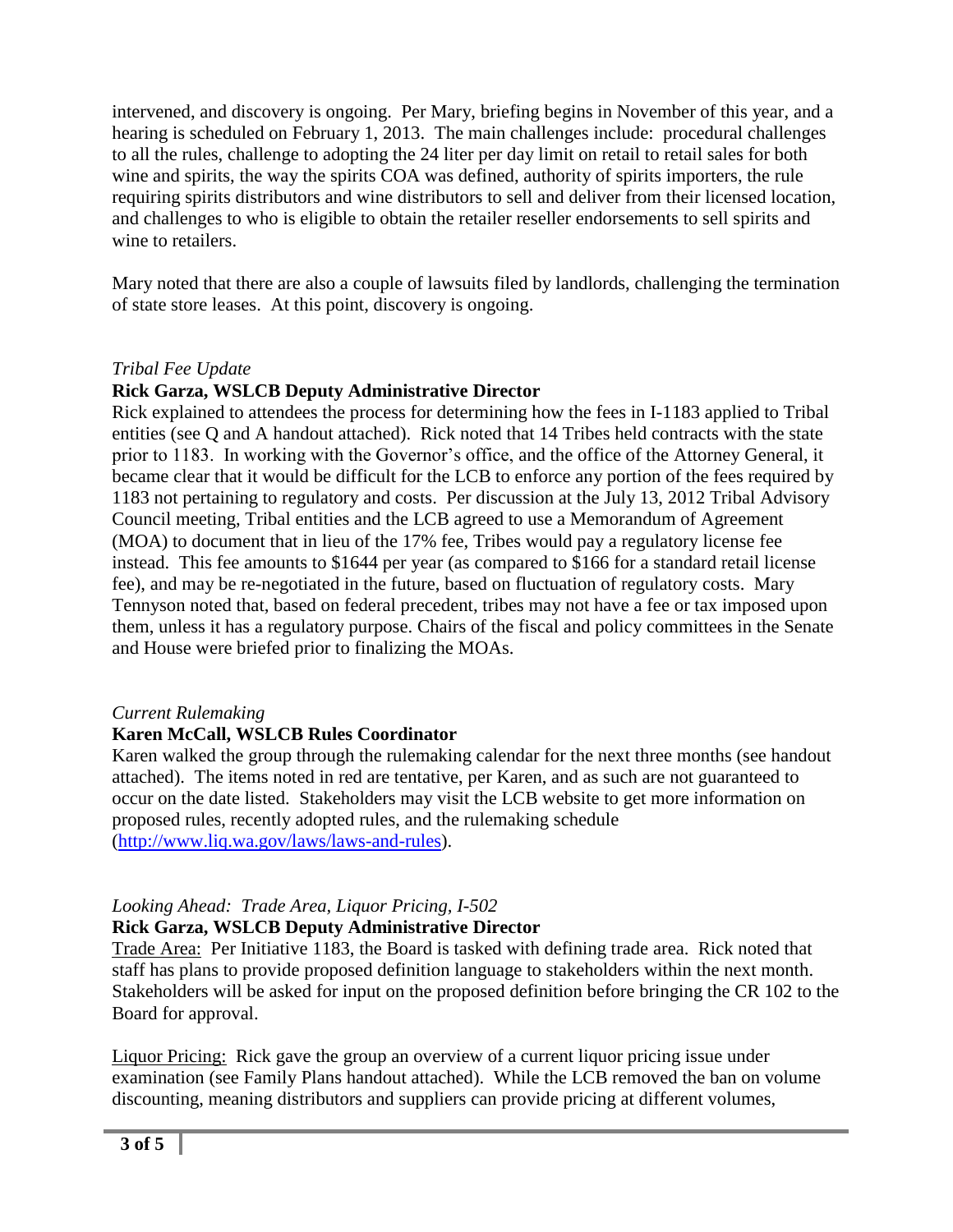potential concern surrounds the idea that a retailer may be required to purchase a particular portfolio of products from the distributor or supplier, in order to obtain lower prices. Staff is working on an industry advisory to provide further information to stakeholders.

Initiative 502: Rick briefly touched on Initiative 502, which would license and regulate marijuana production, distribution and possession for persons over the age of twenty-one. Interested attendees were encouraged to go to the Office of Financial Management (OFM) website, where the fiscal note for the initiative has been posted [\(http://www.ofm.wa.gov/initiatives/2012/502\\_fiscal\\_impact.pdf\)](http://www.ofm.wa.gov/initiatives/2012/502_fiscal_impact.pdf). Funds were included in the initiative language for the Board to provide licensure and enforcement. Should the initiative pass, Rick noted that it would likely be challenged, as it appears to violate Federal law.

# *BAC Member Roundtable and Q&A*

# **All Attendees**

Attendees were invited to ask questions or bring up items of interest, including potential plans for the upcoming Legislative session. Topics highlighted by attendees included:

- Paul Beveridge, Family Wineries Tied-house and licensing reform.
- Stephenie Shah, Diageo Pricing of spirits.
- John Guadnola, Washington Beer and Wine Distributors Defense of rules challenged by WRA, NWGA and Costco. Also, likely challenge of \$150 million distributor fee.
- Adam Smith, Discus Tax and fee burden, sales point structure, also looking to reenact program for off-premise tastings.
- Julia Clark, WRA Considering the 24 liter/day issue, 17% fee for sales for resale, central warehousing and cooperatives, potential legislation around microbreweries and allowing retail locations, and allowing credit terms for the retail sector.
- Susan Johnson, Stoel Rives LLP Cinemas.
- Theresa Hancock, Independent Retail Liquor Store Manager Trade area, 17% retail to retail, not in support of changing the 24 liter temporal limit, tax license fee high given her business model, and pricing and supply.
- Jan Gee, Washington Food Industry Association (WFIA) Delivery of product to more rural areas, consolidation of payment of 17% licensing fee to DOR on LCB form, trade area, 10,000 square foot requirement.
- Jean Leonard, Washington Wine Institute Special occasion license.
- Cindy Zehnder, Total Wine and More Spirits sampling, more selections for wine tastings.
- Lynn Omlie, Discus Echoed Adam Smith's comments, working closely with LCB's Jason Lewis to assist with streamlining licensure practices, etc.

# *Closing Comments, Next Meeting*

# **Chris Marr, WSLCB Board Member and BAC Liaison**

Board Member and BAC Liaison Marr closed the meeting by thanking attendees for their participation, and noting that the next BAC meeting (date not yet confirmed), will be scheduled for the middle of the 2013 legislative session and will likely include more information on spirits revenue figures, the LCB's Education and Enforcement division, the new Licensing Education unit, and I-502 and legal issues.